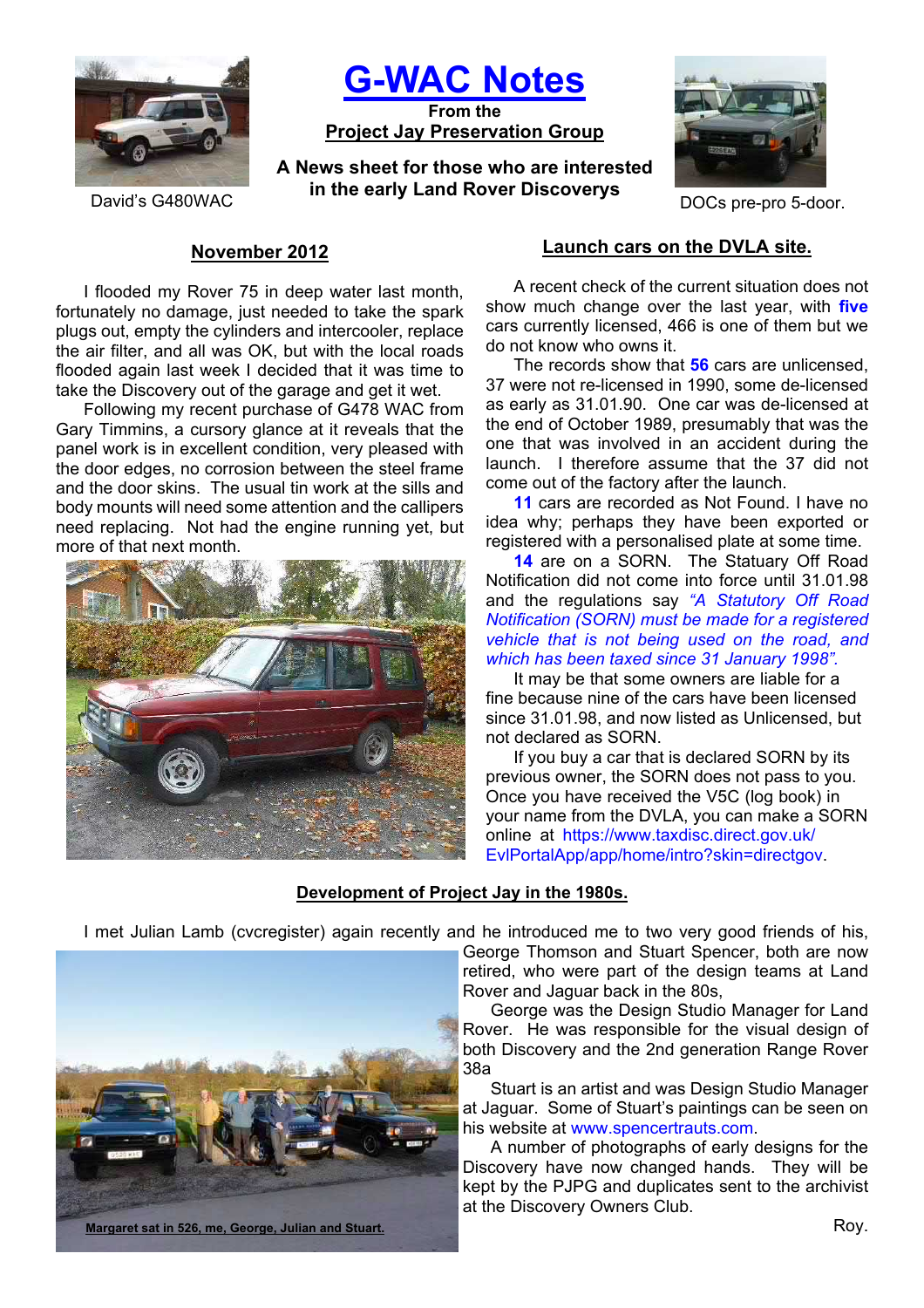## **J140 OAC 116 inch WB ambulance.**

Work is progressing slowly and all the interior is back in and the damage to the passenger side paint has been sorted. The replacement heater works a dream, handy, as this was the reason for taking the whole interior out.

The next thing is to replace the springs and shocks, this means moving J140 to get on to concrete. No problem, just had to connect the battery, reverse and move J140 over a few feet.

Then I realised the hand brake was still disconnected as I'd had to get a new split pin holding the cable to the lever. Armed with a new split pin I go to fit the handbrake cable...... and it won't locate. The cable from the button to the ratchet mechanism is physically in the way so I can't get the metal toggle through the hole in the lever as the cable is in the way.

After a while it dawned on me that when I'd had the centre console out I'd raised the disconnected handbrake lever to a vertical position to gain better access. Obviously when this happened the ratchet mechanism flipped over - hence it s now in the way.

No problem, all I had to do was get the lever in a vertical position and flip the ratchet back into place.



All it took was: -

- disconnecting loads of ancillary electrics for the sirens and lights.
- removal of the centre console.
- flip the lever and put the ratchet back into the right position.
- refit centre console.
- reconnect hand brake.

So... nearly two hours to sort a five-minute job (though a fair bit of this time was spent swearing and drinking tea until realising what I'd done with the lever).

J140 starts straight away, and at this point I realise the brakes are very spongy. Obviously my attempt at bleeding them was unsuccessful. At least as I'll have the wheels off to do the shocks and springs I can add the brakes to the growing list.

Neil.

## **G-WAC Notes on websites**

**xxxxxxxxxxxxxxxxxxxxxxxxxxxxxxxxxxxxxxxxxxxxxxxxxxxxxxxxxxxxxxxxxxxxxxxxxxxxxxxxxxxxxxxxxxxxx Home of the Project Jay Preservation Group**

More articles on Graham's website, have alook at it.

**email4graham@tiscali.co.uk. www.g-wacdiscoverys.net**

xxxxxxxxxxxxxxxxxxxxxxxxxxxxxxxxxxxxxxxxxxxxxxxxxxxxxxxxxxxxxxxxxxxxxxxxxxxxxxxxxxxxxxxxxxxxxxxxxxxxxxxx Brian Radford, of Northmead 4x4, is keeping up-to-date with a copy of the Notes on his website. All the back issues from the start in May 2007 are there.



He also has another website to advertise Classic Rallies and shows. **www.northmead4x4.co.uk/gwac\_discoverys.htm www.classicrallies.co.uk/index.htm**

Compiled by Roy Preston. If anyone would like to contribute an article for these notes, or receive a copy, please email me at roy@g-wac.com or post your address to B R Preston, "Scawdel", Wormald Green, Harrogate, North Yorkshire, HG3 3PU. Phone 01765 677124. Mobile 07876 473714

Issue 65 November 2012